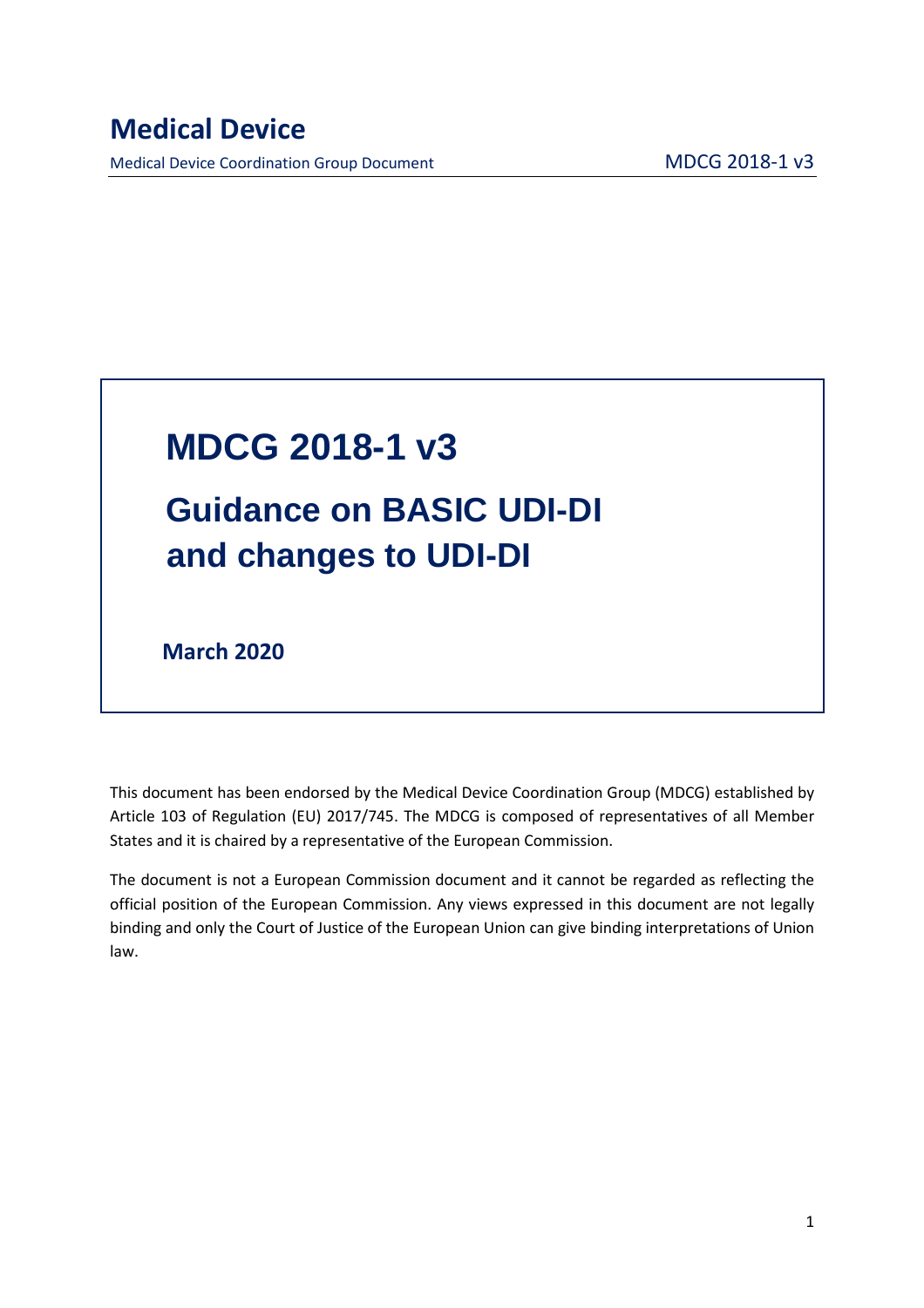## **Guidance on BASIC UDI-DI and changes to UDI-DI**

#### **Introduction**

The new Medical Device Regulations (EU) 2017/745 and (EU) 2017/746 introduce a Unique Device Identification (UDI) system for medical devices.

Main provisions related to the establishment of the UDI system are contained in Chapter III and Annex VI of the two medical device Regulations.

The main features of the UDI system and relevant obligations for operators will be provided in a dedicated Q/A paper to be published by the Commission in spring 2018.

This guidance is intended to provide a clarification on the notion of Basic UDI-DI, its use in relevant documentation and the factors triggering UDI-DI changes.

-----------------------------

#### **The Basic UDI-DI**

The Basic UDI-DI is the main key in the database and relevant documentation (e.g. certificates, declaration of conformity, technical documentation and summary of safety and clinical performance) to connect devices with same intended purpose, risk class and essential design and manufacturing characteristics.

It is independent/separate from the packaging/labelling of the device and it does not appear on any trade item.

Any Basic UDI-DI shall identify the devices (group) covered by that Basic UDI-DI in a unique manner.

#### **Link with between Basic UDI-DIs and certificates or declaration of conformity**

In accordance with Annex XII of the medical device Regulations, the scope of the certificates shall unambiguously identify the device or devices covered. The scope of EU technical documentation assessment certificates, EU type-examination certificates and EU product verification certificates shall include, together with the Basic UDI-DI, a clear identification, including the name, model and type, of the device or devices, the intended purpose, as included by the manufacturer in the instructions for use and in relation to which the device has been assessed in the conformity assessment procedure and the risk classification.

Each of the abovementioned certificates shall identify and cover all devices associated with the same Basic UDI-DI, that is referred to in that certificate.

The association between different Basic UDI-DIs, where applicable, shall be identified through the technical dossiers.

In accordance with Annex IV of the two Regulations, the declaration of conformity shall contain the Basic UDI-DI and the product and trade name, product code,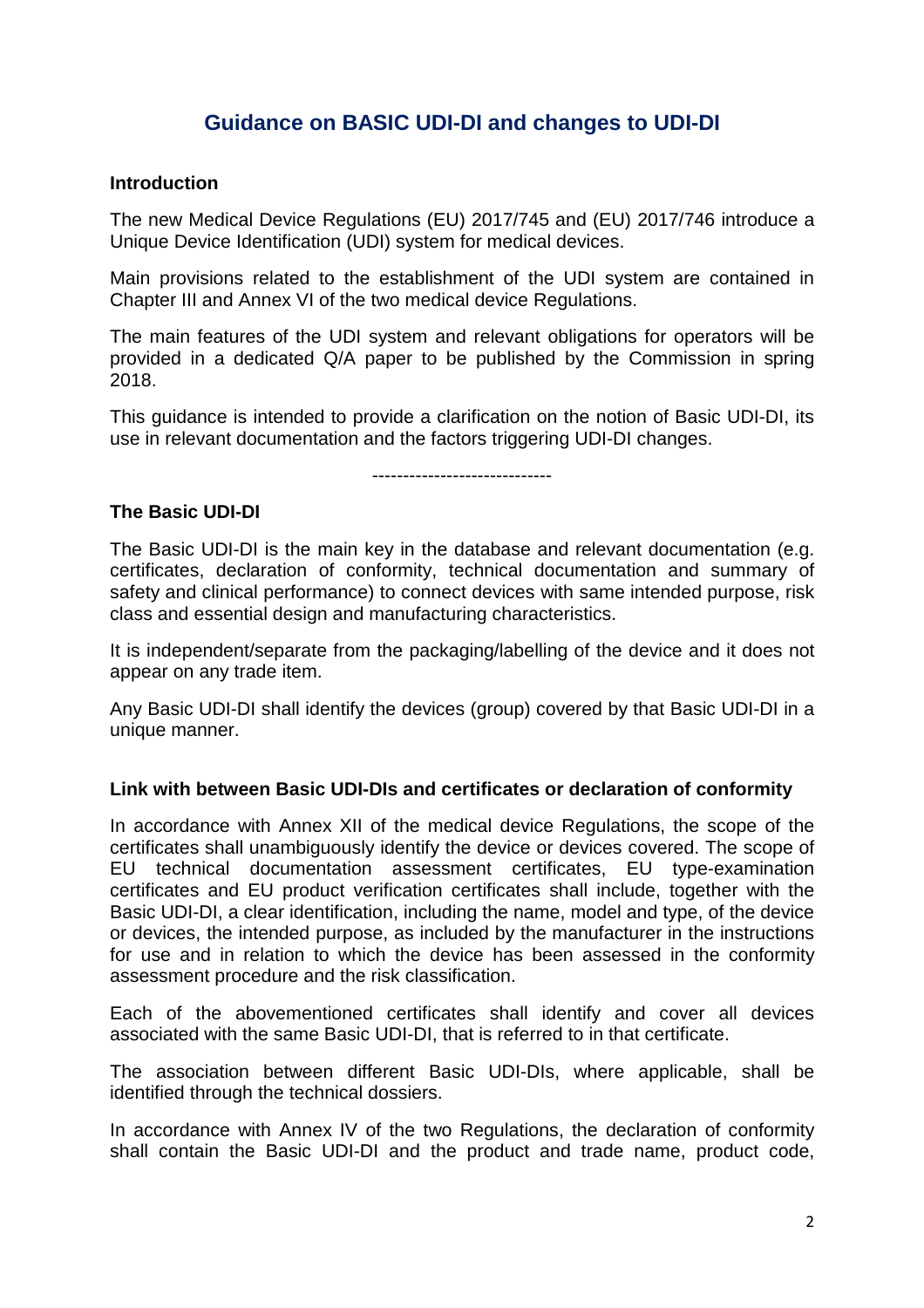catalogue number or other unambiguous reference allowing identification and traceability of the device covered by the EU declaration of conformity.

### **Changes of UDI-DI**

 $\ddot{\phantom{a}}$ 

A new UDI—DI shall be required whenever there is a change that could lead to misidentification of the device and/or ambiguity in its traceability. In particular, a new UDI-DI shall be required in the case of any change of the following elements: name or trade name, device version or model, labelled as single use, packaged sterile, need for sterilization before use, quantity of devices provided in a package, critical warnings or contra-indications (e.g. containing latex or DEHP), CMR/Endocrine disruptors<sup>1</sup><sup>2</sup>.

A UDI-DI shall be associated with one and only one Basic UDI-DI.

Regarding changes to the specific data elements listed below<sup>3</sup>, the following considerations should be noted:

1. Is the Device Directly Marked (Yes/No)

The database design will force the creation of a new UDI-DI only if there is a change from Yes to No and not vice versa for this data element.

2. Manner in which production of the device Is controlled (expiry date or manufacturing date, lot number, serial number, software identification) - Type of UDI-PI

As long as there is no change to the label, a change to this data element will not require the allocation of a new UDI-DI.

<sup>&</sup>lt;sup>1</sup> It should be noted that a new regulatory decision classifying an existing product as CMR/Endocrine disruptor might not result in a new UDI-DI for products already containing that substance. The decision on whether to assign a new UDI-DI should be based on the conformity assessment of the product with regard

to the impact of the information provided and the significance of the change.<br><sup>2</sup> Specific attention shall be paid to the fact that changes of colour or language might also require a new UDI-DI when those changes might lead to misidentification of product or change the product safety/performance. For example:

A- Change of colour coding of e.g. connectors, latex-free surgical gloves, blood tubes

B- Two identical self-testing devices, that exist in parallel and cannot be substituted due to local labelling requirements (IVD Article 10(10) of Regulation 746/2017), requires different UDI-DIs

Specifications of EU designated issuing entity should be used as a reference source to identify other

possible examples.<br><sup>3</sup> Please refer to Guidance UDIWG 2018-1 on "UDI database. Definitions, descriptions and formats of the UDI core elements' available at https://ec.europa.eu/docsroom/documents/28669